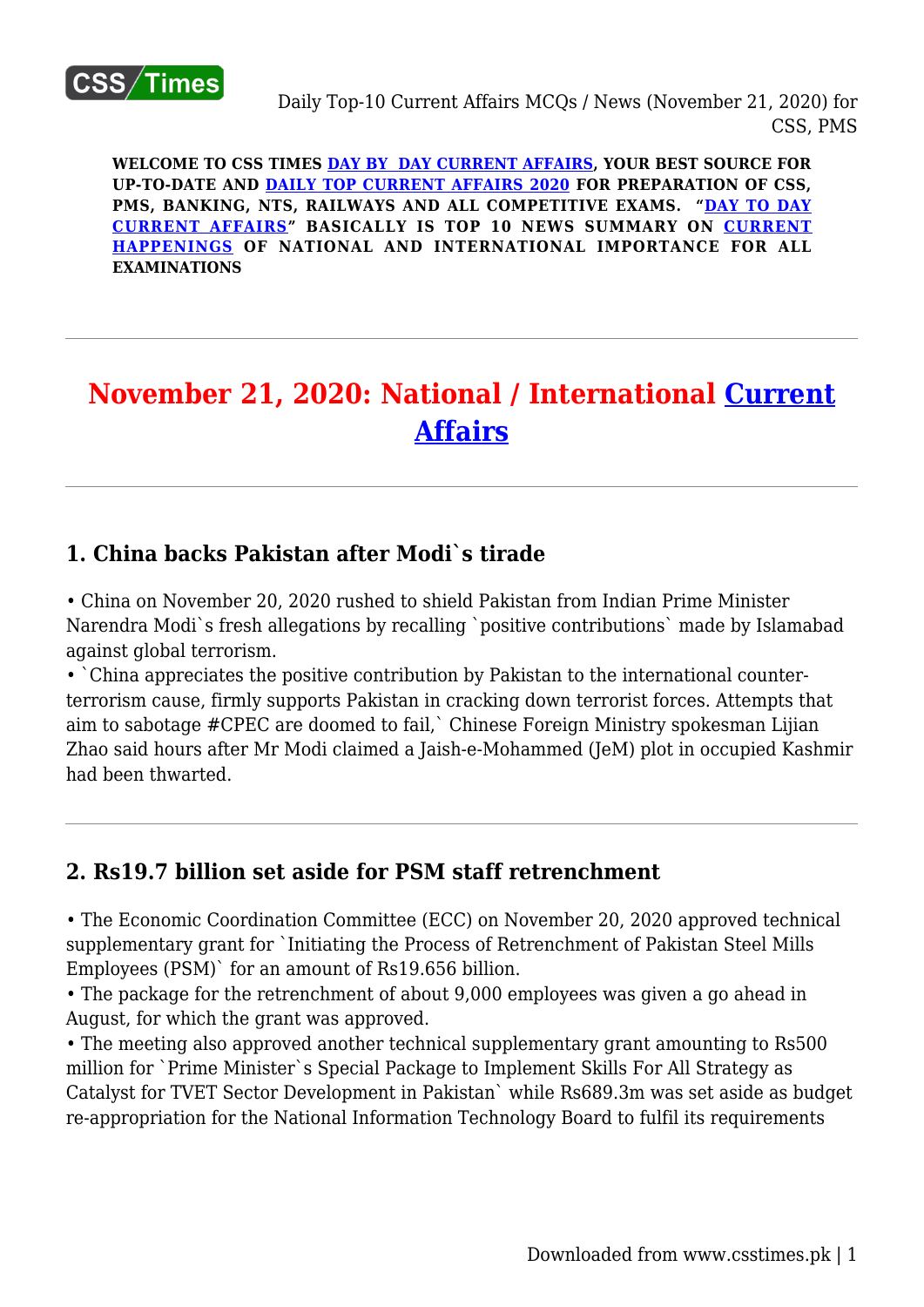

# **3. CM launches special support initiative for the elderly**

• Chief Minister Usman Buzdar on November 20, 2020 inaugurated Ba-himmat Bazurg Programme and distributed cards among the elderly women.

• Speaking at the ceremony, the chief minister said a special fund had been set up with an initial amount of Rs2 billion to assist the deserving senior citizens of 65 years and above. Under this programme, he said, needy senior citizens would be given a monthly stipend to lessen their financial difficulties.

• He said elderly women had been particularly included in the programme to make them self-reliant

### **4. Monuments turn blue as Pakistan marks Children`s Day**

• Pakistan celebrated World Children`s Day on Friday with 30 iconic monuments and landmarks across the country turning blue from Khyber Pass to Mazar-i-Quaid in Karachi, from Lahore Fort to Quaid-i-Azam Residency in Ziarat and through Pakistan Monument in Islamabad.

• Releasing a new report on the occasion, UNICEF warned of significant and growing consequences for children as the Covid-19 pandemic lurches towards a second year, jeopardising their rights.

### **5. Low-cost housing finance rules relaxed**

• The State Bank of Pakistan (SBP) on November 20, 2020 announced five regulatory relaxations to incentivise banks for financing low-cost and affordable housing.

• The central bank, which has already taken a series of measures to promote housing, has made it possible for the people having no formal income data to borrow for low-cost housing

### **6. ECC approves \$150m to purchase Covid vaccine**

• The Economic Coordination Committee (ECC) of the Cabinet on November 20, 2020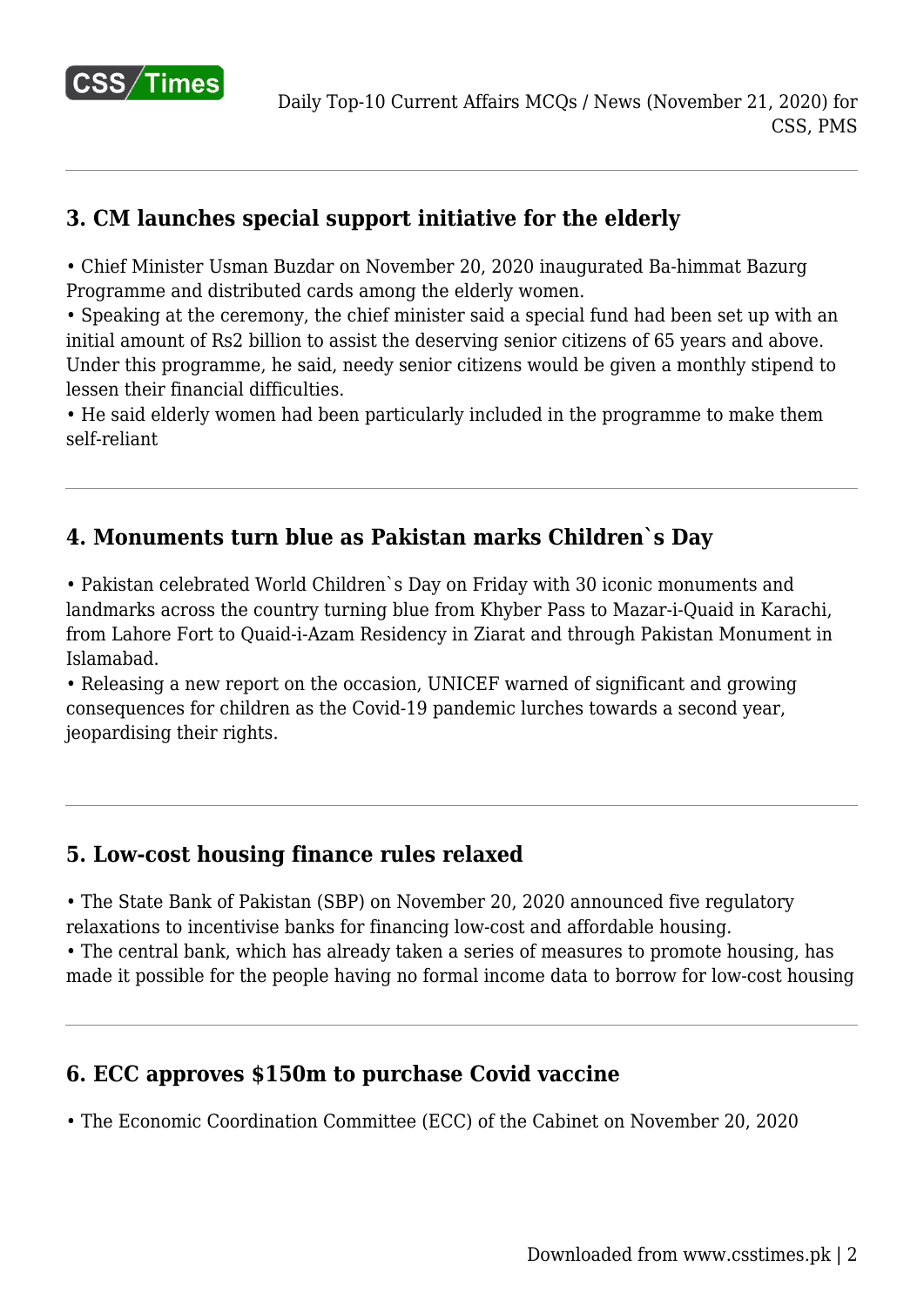

approved, in principle, a \$150 million supplementary grant to procure anti-Covid vaccine. • The committee also allowed the Ministry of Economic Affairs to formally request G20 countries for extension in Covid-19-related debt relief involving about \$900m for January June 2021 period, in addition to an existing facility of about \$1.8 billion relief for a period up to Dec 2020

### **7. Pakistan improves rank on border trading index**

• Pakistan`s rank on trading across border index jumped by 28 places in 2020 mainly due to considerably improved implementation of several measures under the Trade Facilitation Agreement (TFA) contributing to Ease of Doing Business.

• The Geneva-based World Trade Organisation`s TFA implementation level reached to 79 per cent in November 2020 from 34pc in June, 2018, which has tangibly contributed to rise of Pakistan from 136th position to 108th position in the Global Fund`s Annual Ease of Doing Business 2020 Report

# **8. Azerbaijan`s troops enter first district handed over by Armenia**

• Azerbaijan said on November 20, 2020 its troops entered a district bordering Nagorno-Karabakh handed back by Armenian separatists as part of a Russian-brokered peace deal to end weeks of fighting in the region.

• Troops moved into the district of Aghdam, one of three to be ceded, the Azerbaijan defence ministry said, a day after columns of Armenian soldiers and tanks rolled out of the territory.

• Armenia will also hand over the Kalbajar district wedged between Nagorno-Karabakh and Armenia on November 25 and the Lachin district by December 1.

# **9. US to launch regional funds for Pakistan, Afghanistan and Uzbekistan**

• US special envoy Zalmay Khalilzad said on November 20, 2020 that Washington will soon announce a high level meeting of representatives from Afghanistan, Pakistan and Uzbekistan to encourage trade and development in that region.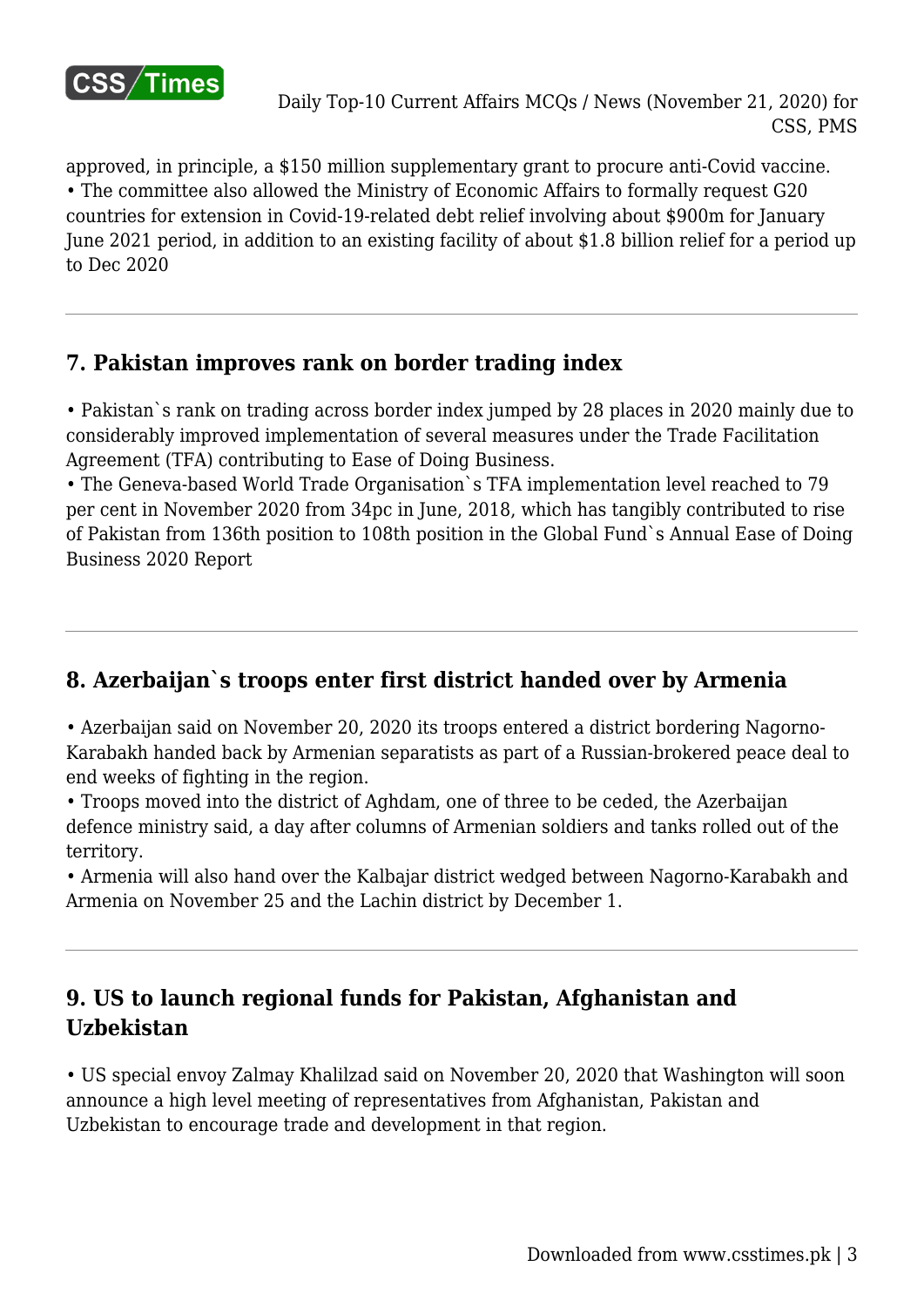

• The United States, which will also participate in the meeting, is also launching a fund to encourage investments in the South and Central Asian region. Ambassador Khalilzad is the Trump administration`s Special Representative for Afghanistan Reconciliation and has played a key role in negotiating a peace deal with the Taliban with Pakistan`s support

### **10. Afghan govt, Taliban resolve issues stalling peace talks**

• The Afghan government and the Taliban have resolved key sticking points that had stalled peace talks for weeks, several sources said on November 20, 2020, clearing the way for negotiations to move forward.

• Talks started on Sept12in the Qatari capital Doha but almost immediately faltered over disagreements about the agenda, the basic framework of discussions and religious interpretations.

### **Check our daily updated 's Complete Day by Day [Current Affairs Notes](https://www.csstimes.pk/category/csssubject/csscompulsorysubjects/currentaffairs/)**

#### **November 2020:**

- [Daily Top-10 Current Affairs MCQs / News \(November 30, 2020\) for CSS, PMS](https://www.csstimes.pk/current-affairs-mcqs-nov-30-2020/)
- [Daily Top-10 Current Affairs MCQs / News \(November 29, 2020\) for CSS, PMS](https://www.csstimes.pk/current-affairs-mcqs-nov-29-2020/)
- [Daily DAWN News Vocabulary with Urdu Meaning \(28 November 2020\)](https://www.csstimes.pk/dawn-news-vocabulary-28-nov-2020/)
- [Daily Top-10 Current Affairs MCQs / News \(November 28, 2020\) for CSS, PMS](https://www.csstimes.pk/current-affairs-mcqs-nov-28-2020/)
- [Daily Top-10 Current Affairs MCQs / News \(November 27, 2020\) for CSS, PMS](https://www.csstimes.pk/current-affairs-mcqs-nov-27-2020/)
- [Daily Top-10 Current Affairs MCQs / News \(November 26, 2020\) for CSS, PMS](https://www.csstimes.pk/current-affairs-mcqs-nov-26-2020/)
- [Daily Top-10 Current Affairs MCQs / News \(November 25, 2020\) for CSS, PMS](https://www.csstimes.pk/current-affairs-mcqs-nov-25-2020/)
- [Daily Top-10 Current Affairs MCQs / News \(November 24, 2020\) for CSS, PMS](https://www.csstimes.pk/current-affairs-mcqs-nov-24-2020/)
- [Daily Top-10 Current Affairs MCQs / News \(November 23, 2020\) for CSS, PMS](https://www.csstimes.pk/current-affairs-mcqs-nov-23-2020/)
- [Daily Top-10 Current Affairs MCQs / News \(November 21, 2020\) for CSS, PMS](https://www.csstimes.pk/current-affairs-mcqs-nov-21-2020/)
- $\bullet$  1
- $\bullet$  [2](https://www.csstimes.pk/current-affairs-mcqs-nov-21-2020/?pdf=15226&lcp_page0=2#lcp_instance_0)
- [3](https://www.csstimes.pk/current-affairs-mcqs-nov-21-2020/?pdf=15226&lcp_page0=3#lcp_instance_0)
- $\bullet$   $>$

**October 2020:**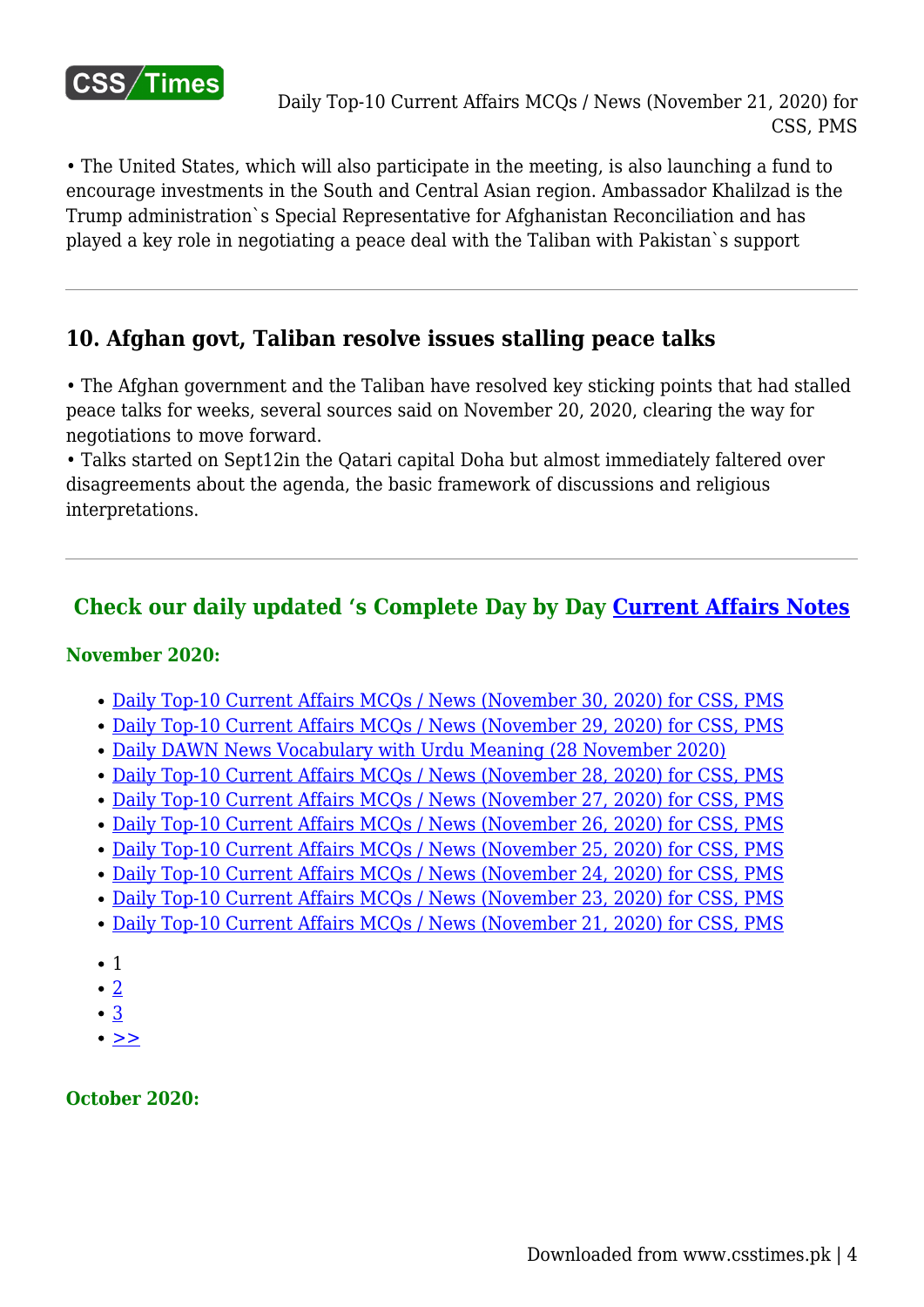

Daily Top-10 Current Affairs MCQs / News (November 21, 2020) for CSS, PMS

- [Daily Top-10 Current Affairs MCQs / News \(October 24, 2021\) for CSS, PMS](https://www.csstimes.pk/current-affairs-mcqs-oct-24-2021/)
- [Daily Top-10 Current Affairs MCQs / News \(November 10, 2020\) for CSS, PMS](https://www.csstimes.pk/current-affairs-mcqs-nov-10-2020/)
- [Daily Top-10 Current Affairs MCQs / News \(November 05, 2020\) for CSS, PMS](https://www.csstimes.pk/current-affairs-mcqs-nov-05-2020/)
- [Daily Top-10 Current Affairs MCQs / News \(October 30, 2020\) for CSS, PMS](https://www.csstimes.pk/current-affairs-mcqs-oct-30-2020/)
- [Daily Top-10 Current Affairs MCQs / News \(October 29, 2020\) for CSS, PMS](https://www.csstimes.pk/current-affairs-mcqs-oct-29-2020/)
- [Daily Top-10 Current Affairs MCQs / News \(October 28, 2020\) for CSS, PMS](https://www.csstimes.pk/current-affairs-mcqs-oct-28-2020/)
- [Daily Top-10 Current Affairs MCQs / News \(October 27, 2020\) for CSS, PMS](https://www.csstimes.pk/current-affairs-mcqs-oct-27-2020/)
- [Daily Top-10 Current Affairs MCQs / News \(October 26, 2020\) for CSS, PMS](https://www.csstimes.pk/current-affairs-mcqs-oct-26-2020/)
- [Daily Top-10 Current Affairs MCQs / News \(October 25, 2020\) for CSS, PMS](https://www.csstimes.pk/current-affairs-mcqs-oct-25-2020/)
- [Daily Top-10 Current Affairs MCQs / News \(October 24, 2020\) for CSS, PMS](https://www.csstimes.pk/top-10-current-affairs-mcqs-oct-24-2020/)
- 1
- $\bullet$  [2](https://www.csstimes.pk/current-affairs-mcqs-nov-21-2020/?pdf=15226&lcp_page0=2#lcp_instance_0)
- $\cdot$  [3](https://www.csstimes.pk/current-affairs-mcqs-nov-21-2020/?pdf=15226&lcp_page0=3#lcp_instance_0)
- [4](https://www.csstimes.pk/current-affairs-mcqs-nov-21-2020/?pdf=15226&lcp_page0=4#lcp_instance_0)
- $\bullet \geq$

#### **September 2020:**

- [Daily Top-10 Current Affairs MCQs / News \(September 30, 2020\) for CSS, PMS](https://www.csstimes.pk/current-affairs-mcqs-sep-30-2020/)
- [Daily Top-10 Current Affairs MCQs / News \(September 29, 2020\) for CSS, PMS](https://www.csstimes.pk/current-affairs-mcqs-sep-29-2020/)
- [Daily Top-10 Current Affairs MCQs / News \(September 28, 2020\) for CSS, PMS](https://www.csstimes.pk/current-affairs-mcqs-sep-28-2020/)
- [Daily Top-10 Current Affairs MCQs / News \(September 27, 2020\) for CSS, PMS](https://www.csstimes.pk/current-affairs-mcqs-sep-27-2020/)
- [Daily Top-10 Current Affairs MCQs / News \(September 26, 2020\) for CSS, PMS](https://www.csstimes.pk/current-affairs-mcqs-sep-26-2020/)
- [Daily Top-10 Current Affairs MCQs / News \(September 25, 2020\) for CSS, PMS](https://www.csstimes.pk/current-affairs-mcqs-sep-25-2020/)
- [Daily Top-10 Current Affairs MCQs / News \(September 24, 2020\) for CSS, PMS](https://www.csstimes.pk/current-affairs-mcqs-sep-24-2020/)
- [Daily Top-10 Current Affairs MCQs / News \(September 23, 2020\) for CSS, PMS](https://www.csstimes.pk/current-affairs-mcqs-sep-23-2020/)
- [Daily Top-10 Current Affairs MCQs / News \(September 22, 2020\) for CSS, PMS](https://www.csstimes.pk/current-affairs-mcqs-sep-21-2020-2/)
- [Daily Top-10 Current Affairs MCQs / News \(September 21, 2020\) for CSS, PMS](https://www.csstimes.pk/current-affairs-mcqs-sep-21-2020/)
- 1
- $\bullet$  [2](https://www.csstimes.pk/current-affairs-mcqs-nov-21-2020/?pdf=15226&lcp_page0=2#lcp_instance_0)
- [3](https://www.csstimes.pk/current-affairs-mcqs-nov-21-2020/?pdf=15226&lcp_page0=3#lcp_instance_0)
- $\bullet$  [>>](https://www.csstimes.pk/current-affairs-mcqs-nov-21-2020/?pdf=15226&lcp_page0=2#lcp_instance_0)

#### **August 2020:**

- [Daily Top-10 Current Affairs MCQs / News \(August 23, 2021\) for CSS, PMS](https://www.csstimes.pk/current-affairs-mcqs-aug-23-2021/)
- [Daily Top-10 Current Affairs MCQs / News \(August 30, 2020\) for CSS, PMS](https://www.csstimes.pk/current-affairs-mcqs-august-30-2020/)
- [Daily Top-10 Current Affairs MCQs / News \(August 29, 2020\) for CSS, PMS](https://www.csstimes.pk/daily-top-10-current-affairs-mcqs-news-august-29-2020-css-pms/)